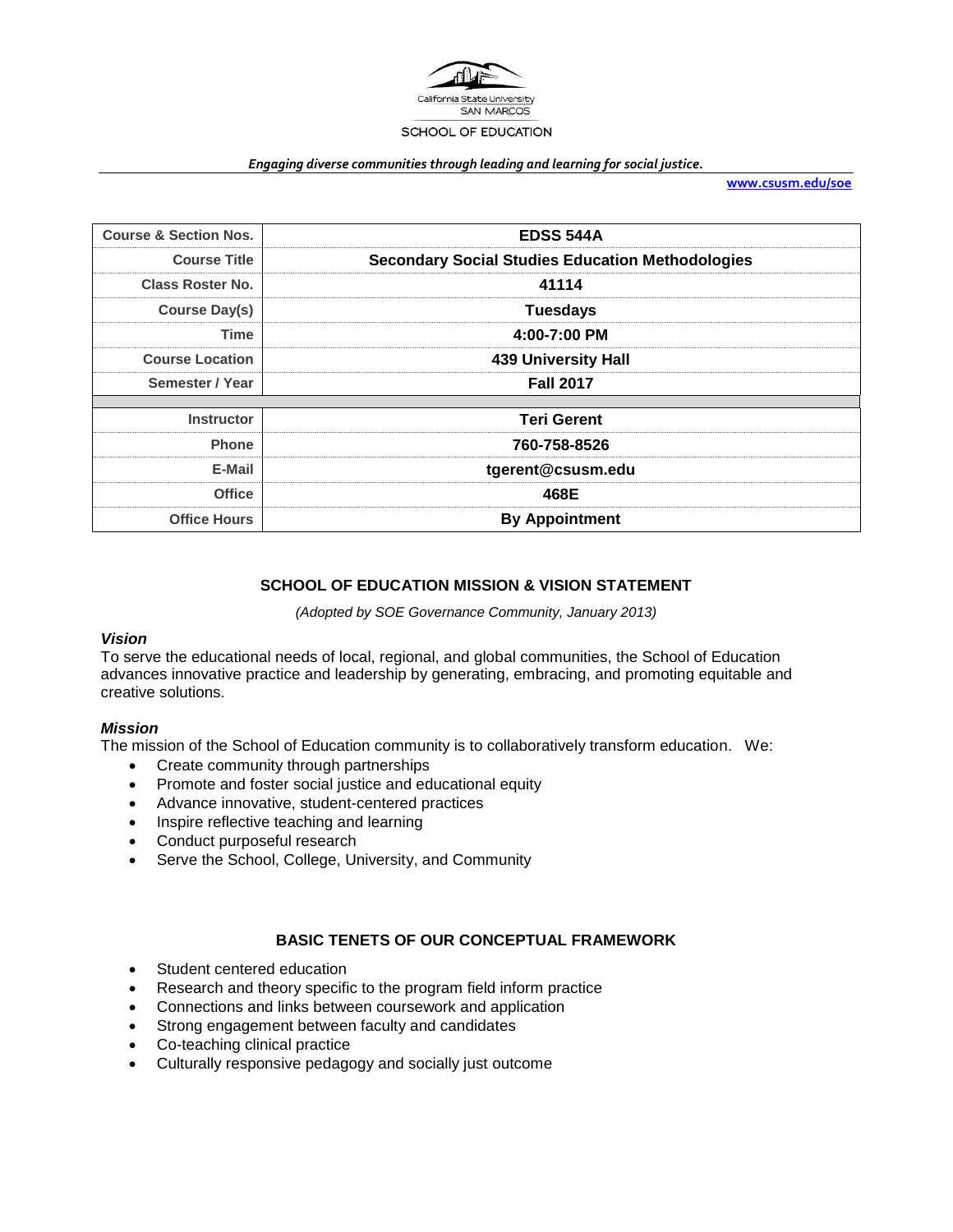# **TABLE OF CONTENTS**

# **MESSAGES FOR SUCCESSFUL TEACHING**

<span id="page-1-0"></span>This is a rigorous program and profession and you are fortunate to be here. Take pride in being part of the program you chose and realize that you represent CSUSM and the teaching profession at all times.

# **ATTITUDE IS EVERYTHING! Guiding principles:**

# 1. All Students Can Learn.

Teachers are responsible for the learning outcomes of every child. Tell your students you believe in them.

# 2. Relationships are the Key to Success. Reputation is Everything. Perception is Reality. This is a year- long interview.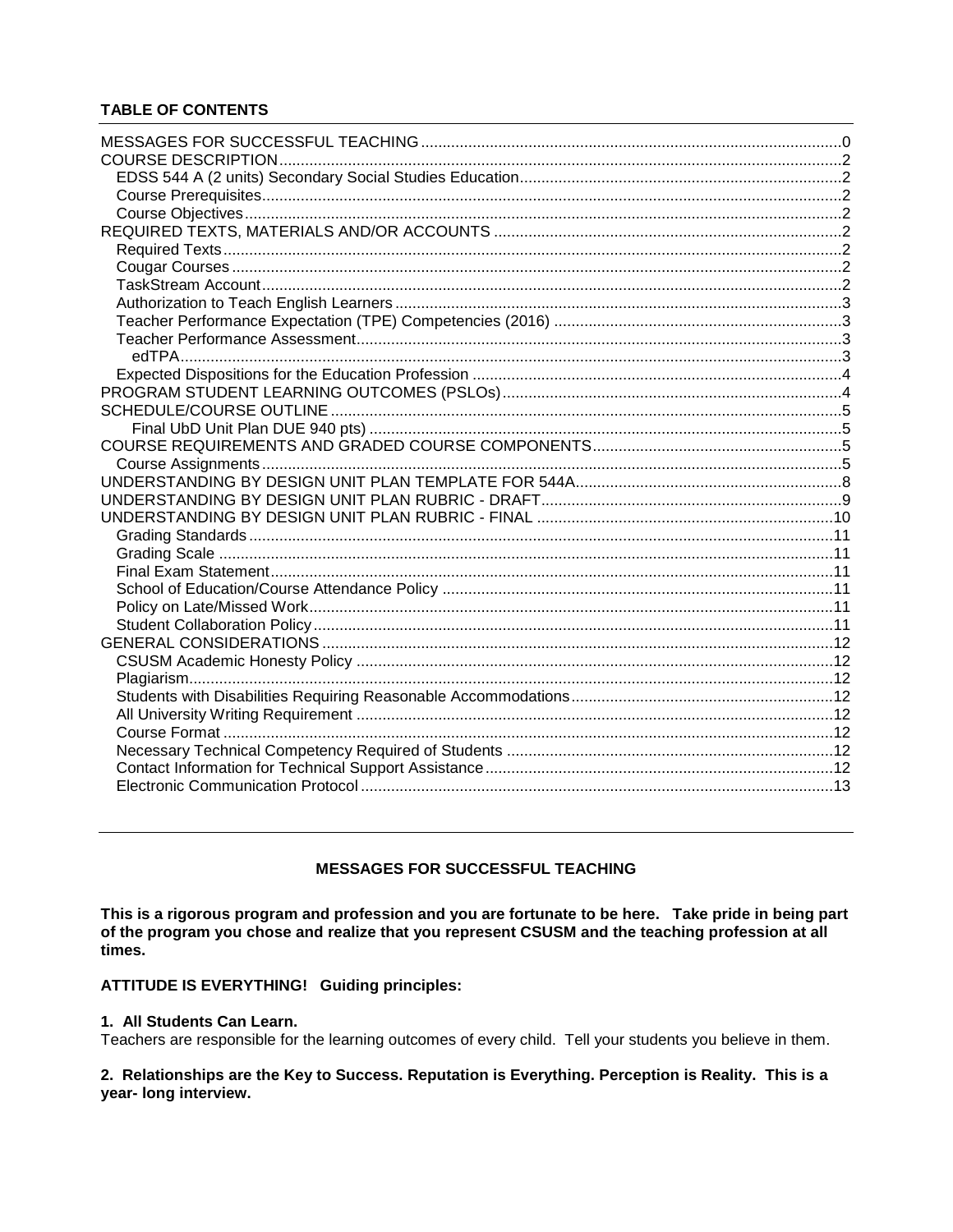Be a good colleague. Everyone you encounter may be your unofficial letters of recommendation. Social and Cooperative Skills are needed with students, colleagues, administrators, families and the community. The education community is very small, and you never know who knows whom, or who can help you get your ideal teaching position. Candidates who do not understand this early on may encounter barriers to getting hired. What you do EVERY day matters!

## **3. It's not about you, it is all about your students.**

Learn who your students are, what they value, how they learn and how they feel validated and motivated to learn. Differentiate content, process and product based on each student's readiness learning profile and interests. Be respectful.

## **4. Ensure social justice and equity.**

Teaching is a political act, and effective teachers are change agents. Supporting the status quo is supporting failure. Remember, you cannot change systems with the same practices and processes that were used to create them.

## **5. Listen and learn.**

Pay attention to classroom and workplace discussion protocols. Listen and learn the culture of your school and the community context, and be respectful to your Cooperating Teacher, On-site Liaison and University Supervisor - they are your on-site support team!! Benefit from their expertise and experience, learn the culture and the politics, and develop a positive reputation to position yourself to transform education. At school meetings find ways to confirm and support, not challenge.

## **THE DAY TO DAY**……

## **6. If You Fail to Plan, You Plan to Fail. Be Prepared. Be Reflective.**

You are expected to have a lesson plan for each and every day you teach. Evidence of learning should be monitored continuously and in a variety of ways. Reflect on what worked and what didn't work every period.

## **7. Engaging Lessons/Activities and Your Positive Attitude are the Best Management Approach. (refer to #1)**

"Idle hands are the devil's tools" (Chaucer's 'Tale of Melibee', c. 1386). If idleness is the root of mischief, then educators need to make sure they design engaging activities that take into account students' readiness levels, learning profiles and interests. If a lesson challenges students then they will not find ways to challenge you.

## **8. Do The Work. Step it Up. Try. Actions and Non-Actions Speak. Be Present.**

You have to do the work. Push yourself to do your best. Be mindful of your actions, because they speak more than your words. Colleagues and students will judge you on what you do and do not do. A lack of action may reflect poorly on your effectiveness. Colleagues and students will look for evidence of your effectiveness. A lack of evidence can be perceived as

failure. If you observe a problem and do not act, you are sending the message that that action is approved.

## **AND FINALLY…..**

## **9. Be Flexible.**

Be open to and enthusiastic for learning (Disposition 6 & 8).

## **10. Enjoy the Experience.**

Enjoy the developmental process. Have fun with the students. This profession can be life affirming.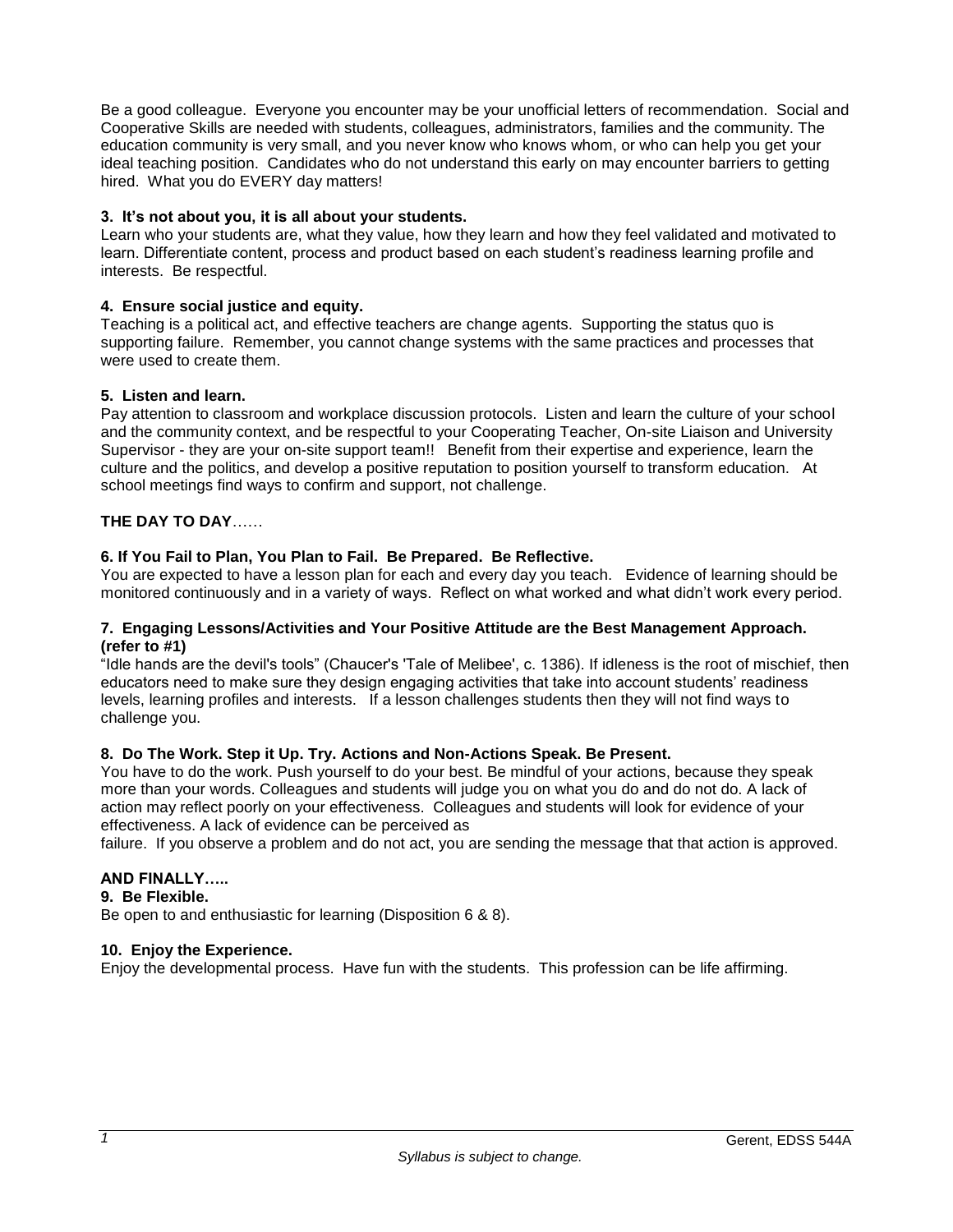# **COURSE DESCRIPTION**

## <span id="page-3-1"></span><span id="page-3-0"></span>**EDSS 544 A (2 units) Secondary Social Studies Education**

Focuses on developing an understanding of theory, methodology, and assessment of Social Studies in integrated and inclusive secondary classrooms: Part A. This course is aligned with California's SB 2042 Standards.

## <span id="page-3-2"></span>**Course Prerequisites**

Admission to the Single Subject Program, EDUC 350, EDUC 364, & EDUC 422

## <span id="page-3-3"></span>**Course Objectives**

During interrelated activities in program coursework and fieldwork, SS history/social science candidates learn and practice ways to:

- 1. state-adopted K-12 academic content standards for students in history while helping students to use history-social science analysis skills at intermediate and advanced levels;
- 2. apply social science concepts to historical issues and enrich the study of history through in-depth case studies, historical literature, and cross-cultural activities;
- 3. encourage civic participation through studies of democratic civic values and constitutional principles;
- 4. deal honestly and accurately with controversial issues in historical or contemporary contexts;
- 5. discuss important roles of culture in world and United States history without bias;
- 6. incorporate a range of critical thinking skills and literacy skills into social studies instruction;
- 7. utilize active forms of social science learning with all students, including simulations, debates, research studies and cooperative projects.

As a result of this course, you will be able to:

- 1. Apply the California History/Social Science Framework, the State H/SS Standards and the CA Common Core Standards to the classroom experience;
- 2. Incorporate primary source materials, the arts, and oral history methods into social studies instruction;
- 3. Become aware of the multitude of community resources available to teachers and the ways in which these resources can be used to strengthen the social studies program;
- 4. Design lesson plans and implement them through a developmentally appropriate unit that reflects the needs of the learning community while infusing a multicultural perspective throughout.
- 5. Design curricula that reflect a variety of instructional strategies and that develop higher-level thinking skills through active participation.

## **REQUIRED TEXTS, MATERIALS AND/OR ACCOUNTS**

## <span id="page-3-5"></span><span id="page-3-4"></span>**Required Texts**

California's Common Core Standards for English Language Arts and Literacy in History/Social Studies, Science and Technical Subjects.<http://www.cde.ca.gov/re/cc/> California Curriculum Frameworks: <http://www.cde.ca.gov/ci/cr/cf/allfwks.asp>

## <span id="page-3-6"></span>**Cougar Courses**

You have access to the Cougar Course website for EDSS 544A when you register for the class.

## <span id="page-3-7"></span>**TaskStream Account**

You will need to set up an account for your Single Subject Credential.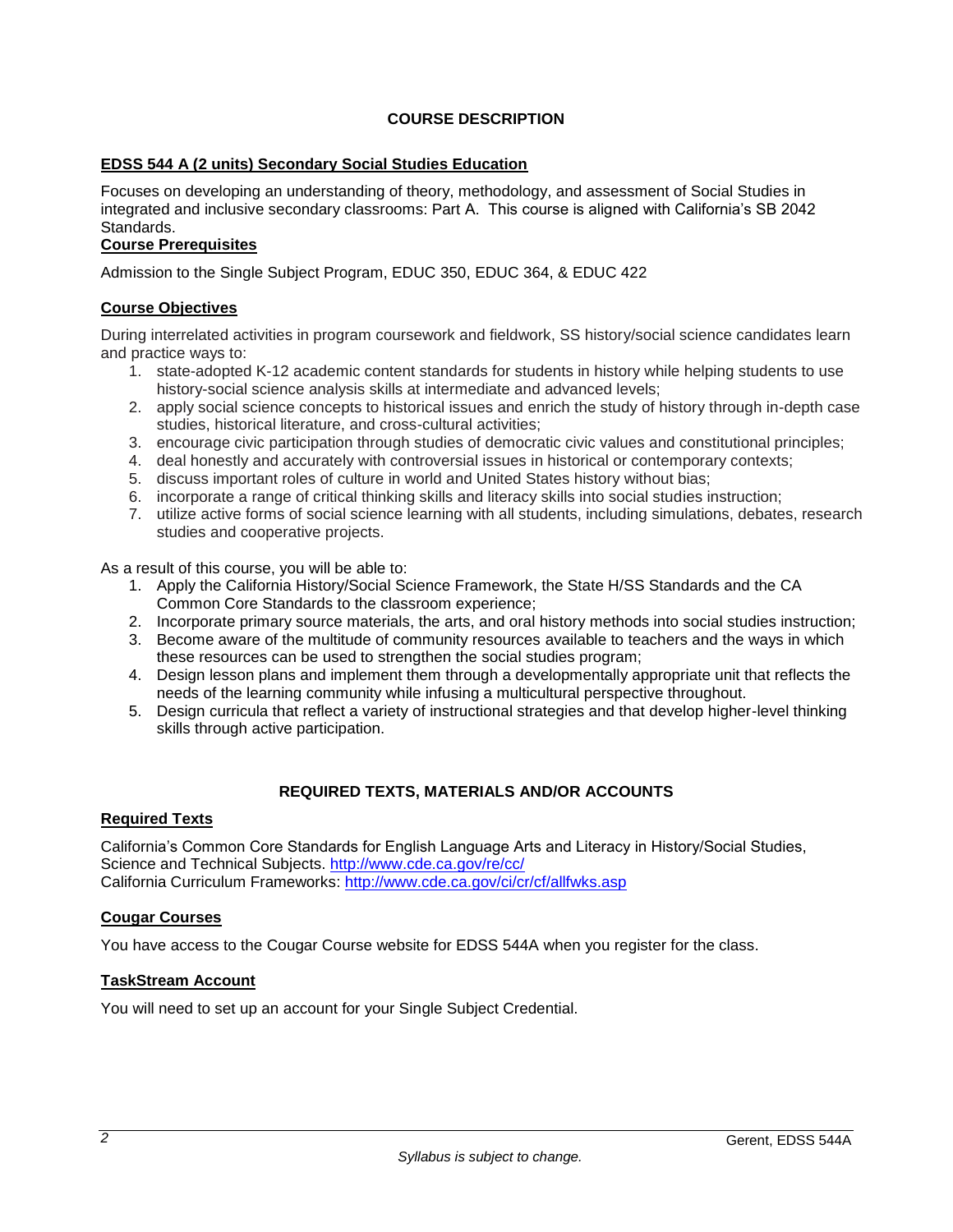# <span id="page-4-0"></span>**Authorization to Teach English Learners**

This credential program has been specifically designed to prepare teachers for the diversity of languages often encountered in California public school classrooms. The authorization to teach English learners is met through the infusion of content and experiences within the credential program, as well as additional coursework. Candidates successfully completing this program receive a credential with authorization to teach English learners. *(Approved by CCTC in SB 2042 Program Standards, August 02)*

# <span id="page-4-1"></span>**Teacher Performance Expectation (TPE) Competencies (2016)**

The course objectives, assignments, and assessments have been aligned with the CTC standards for (Single Subject, Multiple Subject, Special Education, etc.) Credential. This course is designed to help teachers seeking a California teaching credential to develop the skills, knowledge, and attitudes necessary to assist schools and district in implementing effective programs for all students. The successful candidate will be able to merge theory and practice in order to realize a comprehensive and extensive educational program for all students. You will be required to formally address the following CSUSM local TPEs in this course:

## TPE 1: Engaging and Supporting all Students in Learning

- 1.2 Connecting learning to students' prior knowledge, backgrounds, life experiences, and interests
- 1.3 Connecting subject matter to meaningful, real-life contexts
- 1.5 Promoting critical thinking through inquiry, problem solving, and reflection
- TPE 3: Understanding and Organizing Subject Matter for Student Learning
	- 3.1 Demonstrating knowledge of subject matter, academic content standards, and curriculum frameworks
	- 3.2 Applying knowledge of student development and proficiencies to ensure students understanding of subject matter.
	- 3.3 Organizing curriculum to facilitate student understanding of the subject matter
	- 3.4 Utilizing instructional strategies that are appropriate to the subject matter.
	- 3.5 Using and adapting resources, technologies, and standards-aligned instructional materials, including adopted materials, to make subject matter accessible to all students.
	- 3.6 Addressing the needs of English learners and students with special needs to provide equitable access to the content.
- TPE 6: Developing as a Professional Educator
	- 6.1 Reflecting on teaching practice in support of student learning.
	- 6.7 Demonstrating professional responsibility, integrity, and ethical conduct

## <span id="page-4-2"></span>**Teacher Performance Assessment**

Beginning July 1, 2008 all California credential candidates must successfully complete a state-approved Teacher Performance Assessment (TPA), as part of the credential program of preparation. During the 2015- 16 academic year the CSUSM credential programs will use either the CalTPA (California Teacher Performance Assessment) or the edTPA (Educative Teacher Performance Assessment).

## <span id="page-4-3"></span>**edTPA**

Beginning in fall 2015, for newly entering initial candidates, the CSUSM assessment system is the edTPA. To assist with your successful completion of the edTPA, a capstone class is part of your curriculum. In this class edTPA related questions and logistical concerns are addressed. Additional support materials are available on the edTPA website: [http://www.edtpa.com/PageView.aspx?f=GEN\\_Candidates.html](http://www.edtpa.com/PageView.aspx?f=GEN_Candidates.html)

Additionally, to support your success in your credential program and with TPA, SOE classes use common pedagogical language, lesson plans (lesson designs), and unit plans (unit designs).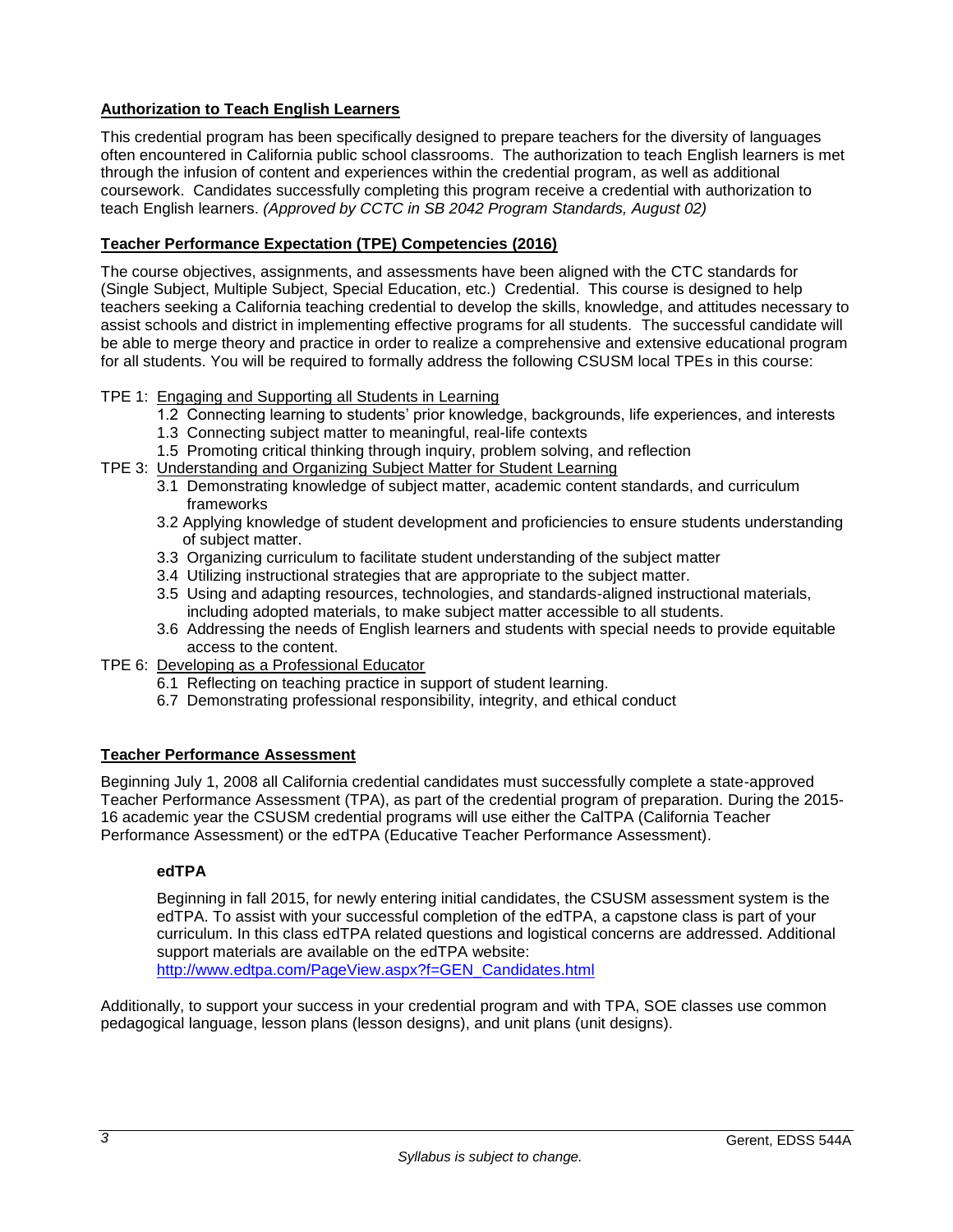## <span id="page-5-0"></span>**Expected Dispositions for the Education Profession**

Education is a profession that has, at its core, certain dispositional attributes that must be acquired and developed. Teaching and working with learners of all ages requires not only specific content knowledge and pedagogical skills, but positive attitudes about multiple dimensions of the profession. The School of Education has identified six dispositions that must be evident in teacher candidates: social justice and equity, collaboration, critical thinking, professional ethics, reflective teaching and learning, and life-long learning. These dispositions have observable actions that will be assessed throughout the preparation program. For each dispositional element, there are three levels of performance - *unacceptable*, *initial target*, and *advanced target*. The description and rubric for the three levels of performance offer measurable behaviors and examples.

The assessment is designed to provide candidates with ongoing feedback for their growth in professional dispositions and includes a self-assessment by the candidate. The dispositions and rubric are presented, explained and assessed in one or more designated courses in each program as well as in clinical practice. Based upon assessment feedback candidates will compose a reflection that becomes part of the candidate's Teaching Performance Expectation portfolio. Candidates are expected to meet the level of *initial target* during the program.

# **PROGRAM STUDENT LEARNING OUTCOMES (PSLOs)**

<span id="page-5-1"></span>Teacher Candidates will be required to complete a Teaching Performance Assessment, show proof of Teacher Performance Expectations (as referred to above) and complete critical assessment tasks- specific assignments for this course. It is the teacher candidate's responsibility to understand expectations and complete assignments by stated due dates.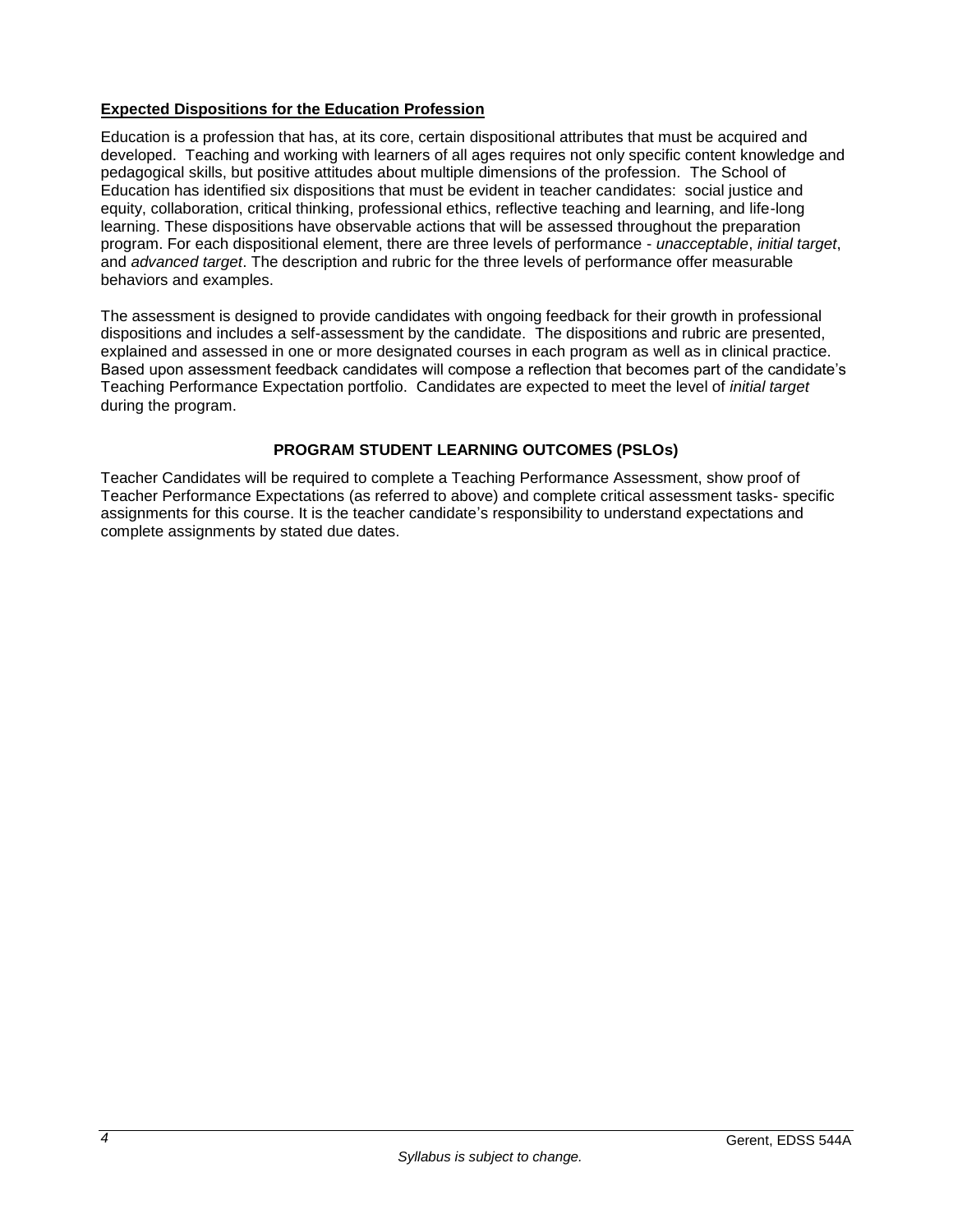# **SCHEDULE/COURSE OUTLINE**

<span id="page-6-0"></span>

| <b>Date</b>                  | <b>Topic</b>                                                                                                                                         | Due Date                                           |
|------------------------------|------------------------------------------------------------------------------------------------------------------------------------------------------|----------------------------------------------------|
| Session 1<br>Aug. 29         | Introductions / Overview of Class / RAP Journal / Jigsawwing the CA<br>State Standards for HSS / Presentations                                       | <b>Personal Education</b><br>Essay DUE (10 pts)    |
| Session 2<br>Sept. 5         | Introduction to Understanding by Design (UbD) - Children's March -<br><b>Primary Source Documents</b>                                                |                                                    |
| <b>Sept. 12</b>              | <b>NO CLASS</b>                                                                                                                                      | Scope and Sequ-<br>ence DUE (10 pts.)              |
| Session 3<br><b>Sept. 19</b> | Guest Speaker - Arab-Israeli Conflict presentation                                                                                                   |                                                    |
| Session 4<br>Sept. 26        | Photograph Analysis / Stanford History Education Group (SHEG):<br>Who Fired the First Shot? / Common Core State Standards                            |                                                    |
| Session 5<br>Oct. 3          | Analyzing Documents for Context / Coffee Klatch / The Story of Us                                                                                    |                                                    |
| Oct. 17                      | ONLY ELA METHODS CLASS, 4:00-7:00                                                                                                                    | Draft UbD Unit Plan<br><b>DUE</b> (15 pts.)        |
| Session 6<br>Nov. 7          | ONLY H/SS METHODS CLASS, 4:00-7:00<br>Bringing Music into teaching, Structured Academic Controversy (SAC<br>- debate), Guest Speakers and Field Work | edTPA Assignment<br><b>DUE</b> (20 pts.)           |
| Session 7<br><b>Nov. 14</b>  | From Plessy to Brown to Till, Old v. New Immigrants, and<br>Immigration today (push-pull factors)                                                    |                                                    |
| Session 8<br><b>Nov. 21</b>  | <b>ONLINE CLASS</b>                                                                                                                                  |                                                    |
| Session 9<br><b>Nov. 28</b>  | Wrap Up and Evaluations                                                                                                                              | <b>Strategies Notebook</b><br><b>DUE (20 pts.)</b> |
| Session 10<br>Dec. 5         | <b>NO CLASS</b>                                                                                                                                      | <b>Final UbD Unit Plan</b><br><b>DUE 940 pts)</b>  |

# <span id="page-6-1"></span>**COURSE REQUIREMENTS AND GRADED COURSE COMPONENTS**

<span id="page-6-2"></span>Teacher education is a professional preparation program. It is expected that teacher candidates will come to class prepared to discuss the readings, submit required assignments, and participate in class activities. Teacher candidates are expected to adhere to academic honesty and integrity, standards of dependability, confidentiality and writing achievement. Because it is important for teachers to be able to effectively communicate their ideas to students, parents, colleagues, and administrators, writing that is original, clear and error-free is a priority for the School of Education. Points will be deducted if assignments are submitted late. *Half credit for any late assignments turned in within one week of the original due date. No assignments will be accepted after one week.*

It is expected that work will be turned in on time. Please discuss individual issues with the instructor.

## <span id="page-6-3"></span>**Course Assignments**

## **Personal Education Story 10 points**

You may recall writing an essay for your EDUC 364 class on a "Personal History of Otherness" in which you describe yourself in eight different categories, including: ethnicity, age, sexual orientation, gender, religion, socio-economic status, physical/mental ability, and language as a dominant and/or subordinate member of each group.

This assignment is similar in that you are describing yourself using those eight descriptors, but applying them in the context of your experience as a student throughout your educational experience K-12. Questions to consider for this essay: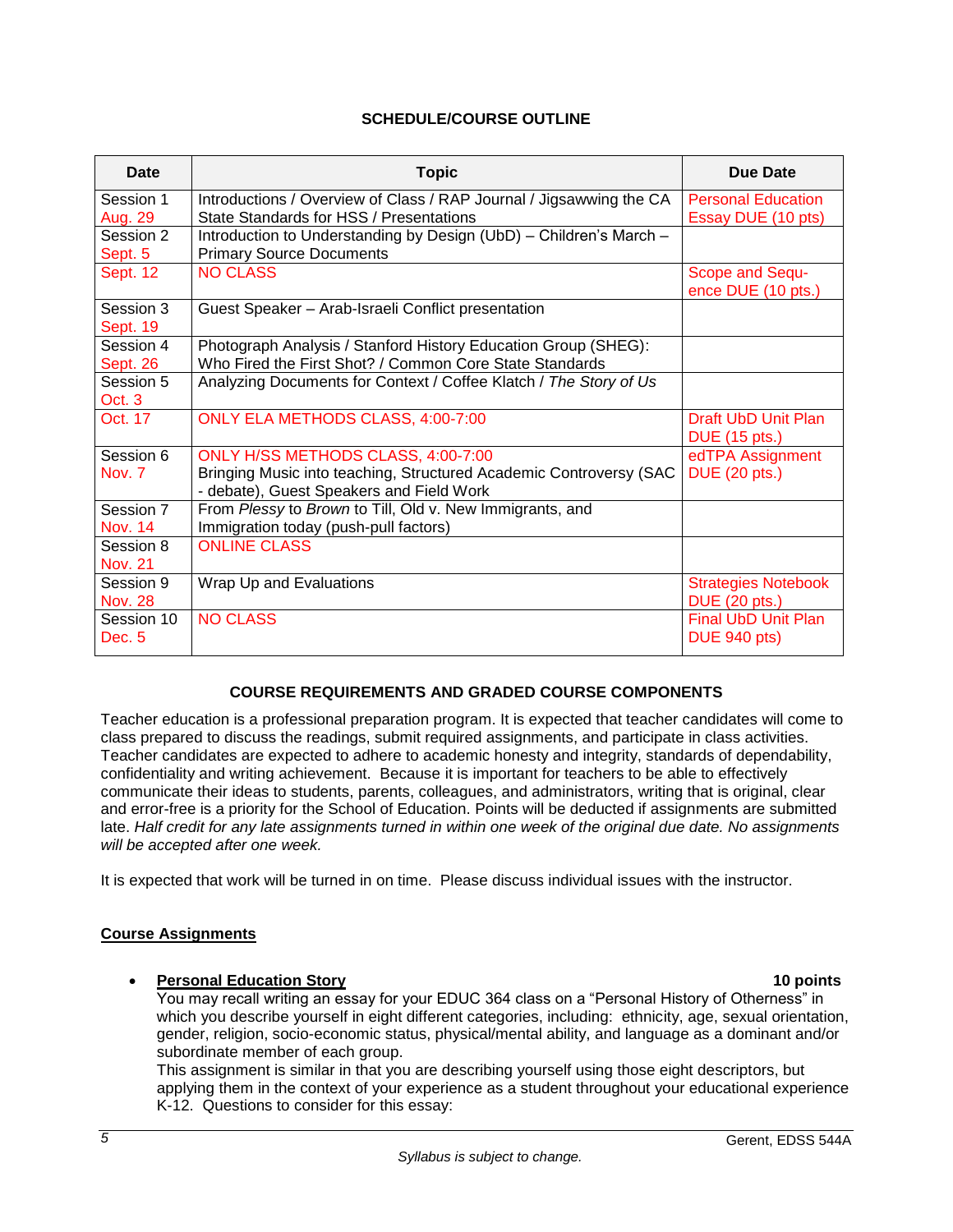- What was your educational experience like?
- What was your favorite subject and why?
- Was English your first or second language? And if it was your second language, was types of strategies did your teacher(s) use to making the content more accessible for you?
- Was it positive, negative, or somewhere in between?
- What was your best year like, and what was your worst year like?
- How involved were your parents in your educational journey?
- Did your educational experience whether positive or negative lead to your decision to become a teacher?

The essay should be at least two typed, double-spaced pages, but not longer than four pages.

 **Scope and Sequence Assignment (Curriculum Mapping): (TPE 3) 10 points** Working with your CT, you will learn about the semester plan for your co-teaching class assignment. You will use the template (on CC) to record the units and number of weeks per unit. You may not need all 8 blocks, depending on the course plan, or you may need more, so adjust accordingly (Part A). Next, you will select one of the units for the semester, your choice, and complete Part B. Finally, for the selected unit, list the lesson sequence (one for each day of the unit, title-purpose). A sample will be posted on the CC.

# **Strategies Notebook**: (**TPE 1, TPE 6**) **20 points**

In your EDSS 521 course (Literacy), you will be presenting a strategy to use in the classroom to make content more accessible for students. Those who are not presenting, will be taking notes (in the Strategies Notebook you will be provided in EDSS 544A course). While you are in the classroom observing your CT, or other classrooms, find one strategy per week that you can write down in your Strategies Notebook. Between EDSS 521 and your Clinical Practice, you should have two strategies listed per week.

## **edTPA Assignment**: (**TPE 1; TPE 6) 20 points**

*6*

For this assignment, you must first download the edTPA Handbook for Secondary History / Social Studies. You will be writing the Planning Commentary on the UbD Unit Plan you are designing. Steps include:

- *Select a class* (you will likely have two classes, so you'll pick one of those). This group will constitute "the whole class" for edTPA.
- *Provide context information* (Class Profile). The Secondary History / Social Studies Context for Learning Information form is provided later in the handbook, and must be submitted in a template. This form provides essential information about your students and your school / classroom. You will write a description of your course, and the students, which should be no more than four pages in length, including prompts.
- *Identify a learning segment to plan, teach, and analyze*. Using UbD, design and develop a unit of 3-5 lesson segments.
- *Identify the Central Focus* along with the content standards and content objectives you will address in the learning segment. The Central Focus should support students to use textual references to construct meaning from, interpret, or respond to complex text, create a written product, and interpret or respond to complex text, create a written product, interpret or respond to complex features of a text.

# **Understanding by Design Unit Plan: (TPE 1; TPE 3) 40 points**

Each student will be responsible for creating a unit plan based on the UbD template

*Stage I (15 points)***.** Identify standards, enduring understandings, essential questions, and the clear, attainable objectives.

**Stage II** (25 points). Create a performance assessment based on Depth of Knowledge principles that allows students to show their understanding of the Big Idea and answer the Essential Question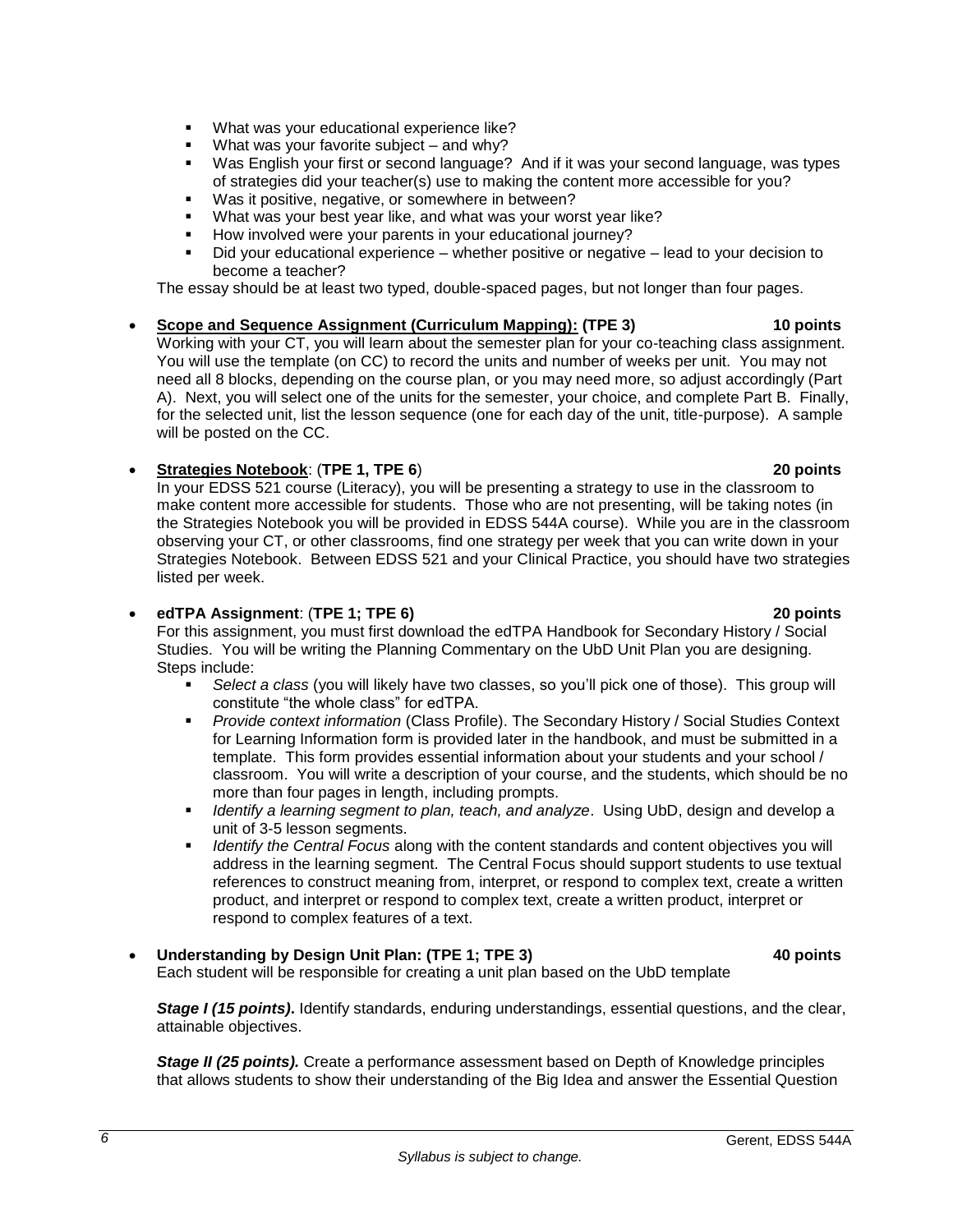If you are working to get credit for both the English and H/SS Methods courses, you have the option of writing an interdisciplinary unit that can be turned in for both courses. You would want to pair up with someone in the other discipline to collaborate and create a unit together. For example, if you're teaching US History and they are teaching 11<sup>th</sup> grade English, you could design an interdisciplinary unit on the Vietnam War., or any other historical topic. You don't have to work with someone teaching the same grade level, but it would be helpful. You also don't have to work with someone in the program – it could be with your Cooperative Teacher, and they could recommend another veteran teacher at your site that is in a different department - but the content will need to be English and History. In order for this to get credit from both courses, however, it would have to be equivalent to two different units.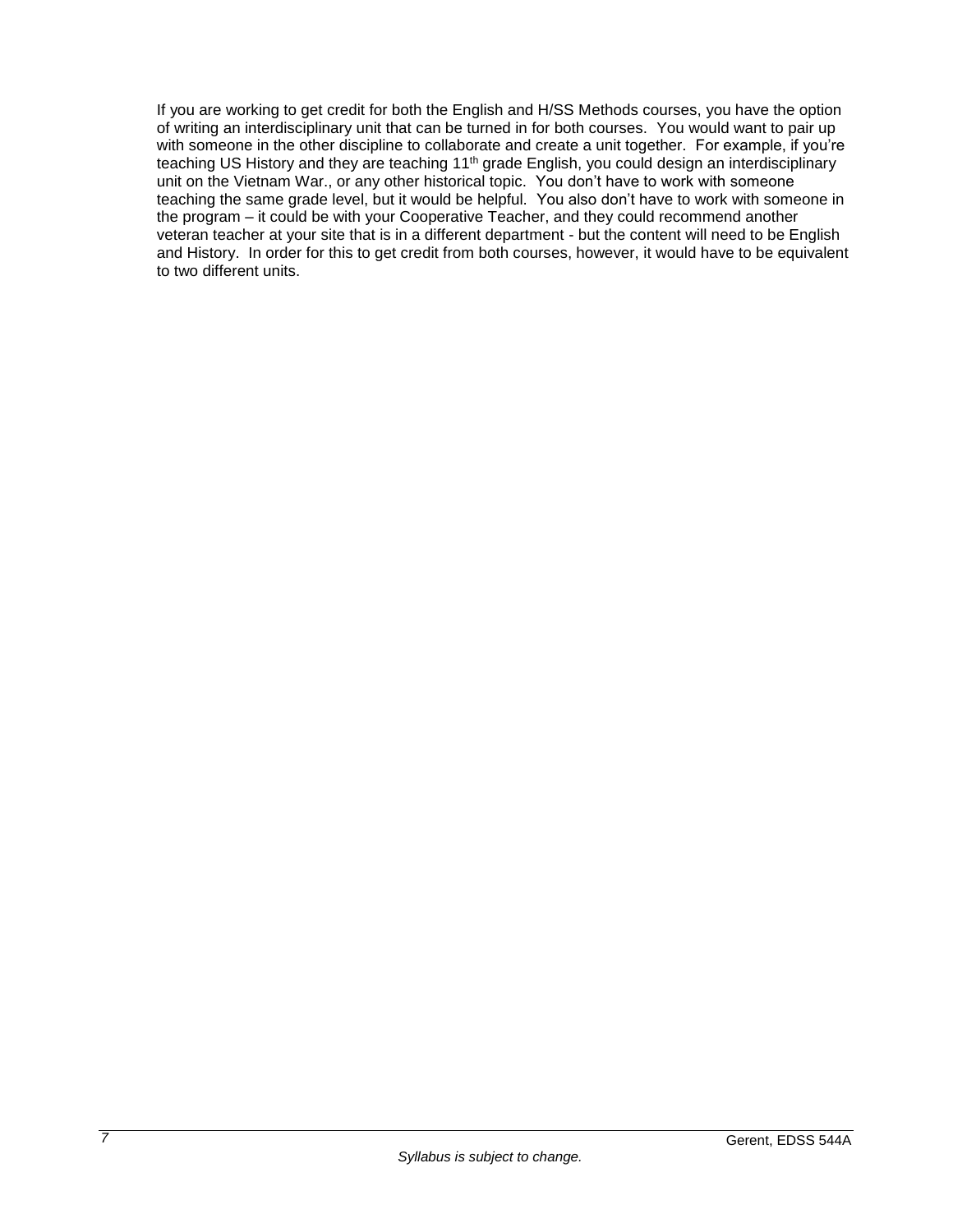# **UNDERSTANDING BY DESIGN UNIT PLAN TEMPLATE FOR 544A**

<span id="page-9-0"></span>

| <b>Title of Unit:</b>                                                     |                             |  |  |  |
|---------------------------------------------------------------------------|-----------------------------|--|--|--|
| <b>Stage 1-Desired Results</b>                                            |                             |  |  |  |
| <b>Established Goals (State Standards):</b><br><b>CA State Standards:</b> |                             |  |  |  |
| <b>Common Core Standards:</b><br>Key Ideas & Details:                     |                             |  |  |  |
| Integration of Knowledge and Ideas:                                       |                             |  |  |  |
| <b>Enduring Understandings: (Students will</b><br>understand that)        | <b>Essential Questions:</b> |  |  |  |
| Students will know                                                        | Students will be able to do |  |  |  |
| <b>Stage 2-Assessment Evidence</b>                                        |                             |  |  |  |
| <b>Performance Tasks:</b>                                                 | <b>Vocabulary:</b>          |  |  |  |
| <b>Stage 3-Learning Plan</b>                                              |                             |  |  |  |
| <b>Learning Activities:</b>                                               |                             |  |  |  |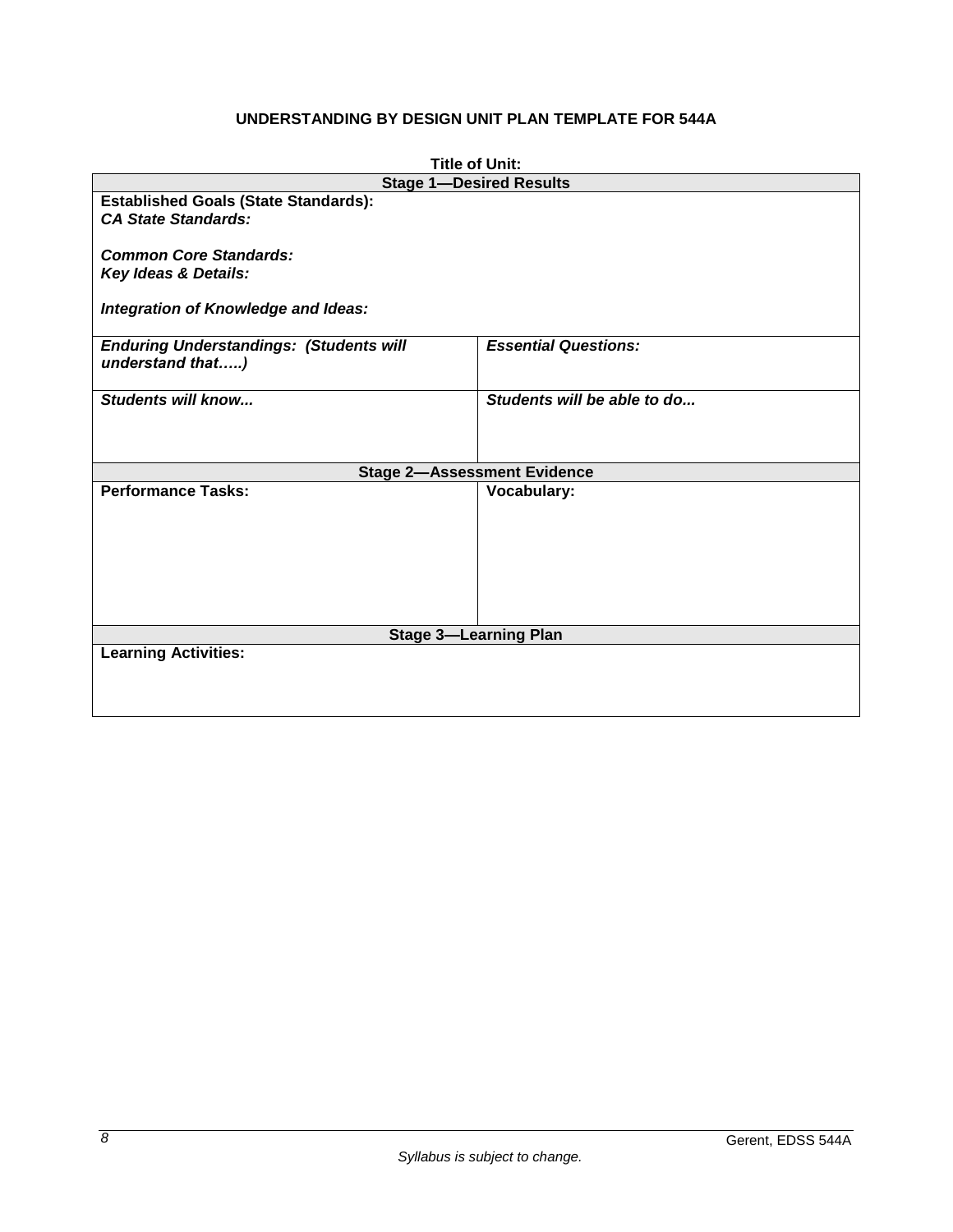# **UNDERSTANDING BY DESIGN UNIT PLAN RUBRIC - DRAFT**

|                | Stage I: EU and EQ     | Stage II: Assessment         | Stage III: Lessons             |
|----------------|------------------------|------------------------------|--------------------------------|
|                | The EU and EQ will     | Students are required        | A lesson Plan is highly        |
|                | inspire students to    | to think critically (DOK     | effective in equipping         |
| 4              | inquire; The EU is     | 3 or 4); The                 | students to complete the       |
| Strong         | extremely relevant     | assessment will              | assessment; Differentiation    |
|                | and useful now, next   | intrinsically motivate       | is highly utilized; a wide     |
|                | week, next year, five  | students to complete         | variety of delivery strategies |
|                | years from now         | high quality work; clear     | are employed                   |
|                |                        | measurable                   |                                |
|                |                        | expectations for skills      |                                |
|                |                        | and understanding            |                                |
|                | The EU and EQ might    | Students might have to       | A lesson plan is effective in  |
|                | inspire students to    | think critically (DOK 3      | equipping students to          |
| 3              | inquire; The EU is     | or 4); The assessment        | complete the assessment;       |
| Capable        | relevant and useful    | of skills and                | Differentiation is utilized; a |
|                | now, next week, next   | understanding is clear       | variety of delivery strategies |
|                | year, five years from  | and measurable, but          | are employed                   |
|                | now                    | lacks choice and             |                                |
|                |                        | intrinsic motivating         |                                |
|                | The EU and EQ have     | features<br>Students are not | A lesson plan is partially     |
|                | some relevance and     | required to think with       | connected to EU and EQ,        |
| $\overline{2}$ | usefulness, but they   | depth, instead               | but not always;                |
| Developing     | are too content-based  | assessment stays in          | Differentiation is somewhat    |
|                | and emphasize          | DOK level 1 or 2; The        | apparent; some variety of      |
|                | knowledge over         | assessment lacks             | delivery strategies are        |
|                | understanding          | uniqueness and               | employed                       |
|                |                        | intrigue,                    |                                |
|                | The EU and EQ are      | No chance of critical        | A lesson plan is arbitrary     |
|                | only content based;    | thinking because             | and not tied to EU and EQ;     |
|                | The stage ignores      | assessment clearly           | Differentiation is not         |
| Beginning      | depth and              | asks for knowledge           | evident; Delivery strategy is  |
|                | understanding, instead | based answer; No             | routine and ordinary           |
|                | too much focus on      | creativity or intrigue       |                                |
|                | knowledge              | developed, instead it is     |                                |
|                |                        | ordinary, typical            |                                |

<span id="page-10-0"></span>Essential Question: How does backwards planning benefit students and teachers?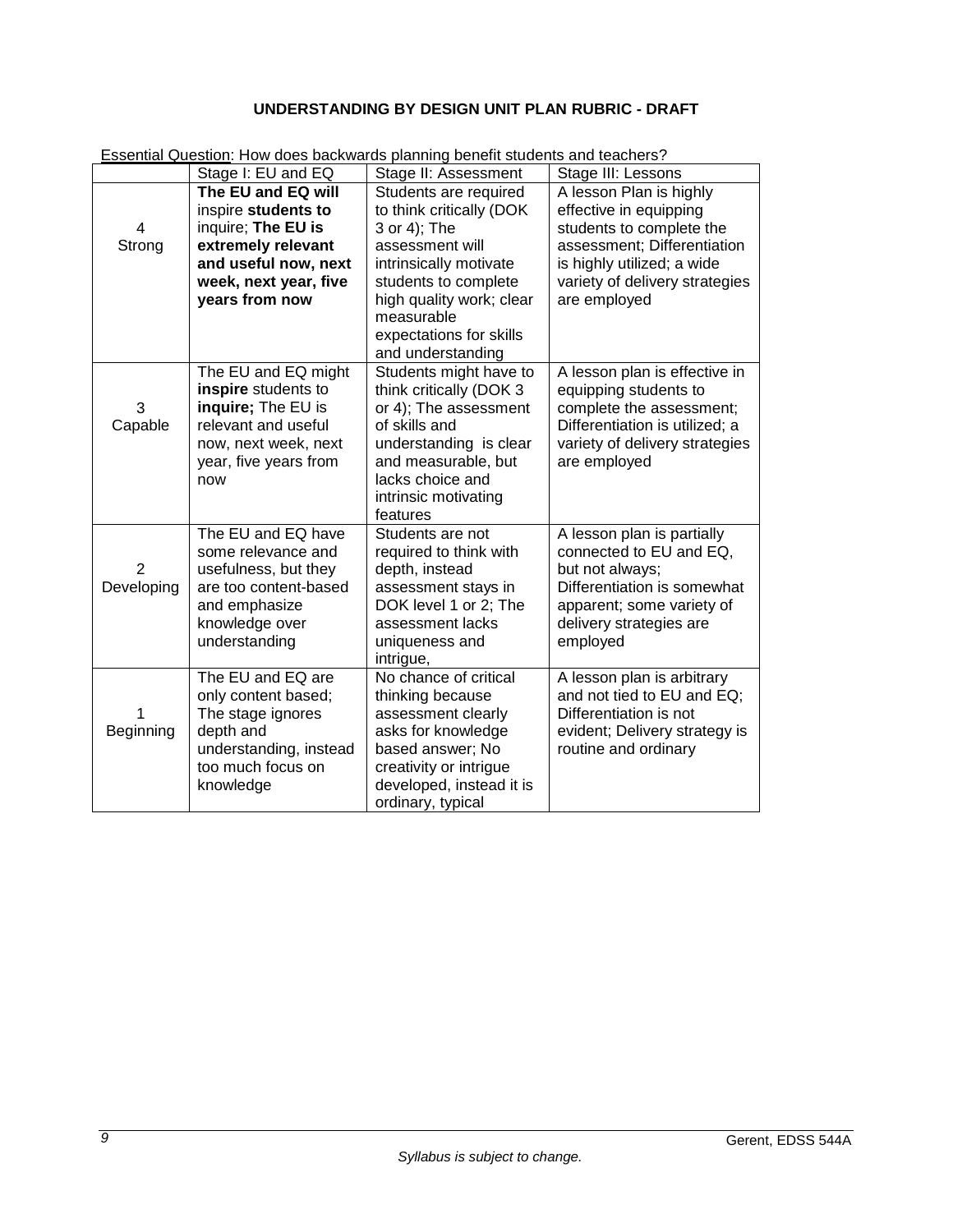# **UNDERSTANDING BY DESIGN UNIT PLAN RUBRIC - FINAL**

|            | Stage I: EU and EQ                            | Stage II: Assessment                              | Stage III: Lessons                                     |
|------------|-----------------------------------------------|---------------------------------------------------|--------------------------------------------------------|
|            | The EU and EQ will                            | Students are required                             | A lesson Plan is highly                                |
|            | inspire students to                           | to think critically (DOK                          | effective in equipping                                 |
| 4          | inquire; The EU is                            | 3 or 4); The                                      | students to complete the                               |
| Strong     | extremely relevant                            | assessment will                                   | assessment; Differentiation                            |
|            | and useful now, next                          | intrinsically motivate                            | is highly utilized; a wide                             |
|            | week, next year, five                         | students to complete                              | variety of delivery strategies                         |
|            | years from now, with                          | high quality work; clear                          | are employed                                           |
|            | explanation of                                | measurable                                        | Lessons connect, all                                   |
|            | connections                                   | expectations for skills                           | resources listed, scoring                              |
|            |                                               | and understanding                                 | rubric for summative                                   |
|            |                                               | <b>Assessment aligns</b>                          | assessment is attached;                                |
|            |                                               | directly to EU, EQ and                            | peer review comments                                   |
|            |                                               | objectives with specific                          | attached;                                              |
|            |                                               | language                                          |                                                        |
|            | The EU and EQ might<br>inspire students to    | Students might have to<br>think critically (DOK 3 | A lesson plan is effective in<br>equipping students to |
| 3          | inquire; The EU is                            | or 4); The assessment                             | complete the assessment;                               |
| Capable    | relevant and useful                           | of skills and                                     | Differentiation is utilized; a                         |
|            | now, next week, next                          | understanding is clear                            | variety of delivery strategies                         |
|            | year, five years from                         | and measurable, but                               | are employed                                           |
|            | now, no explicit                              | lacks choice and                                  | Lessons connect; some                                  |
|            | connections in                                | intrinsic motivating                              | resources listed, incomplete                           |
|            | discussion                                    | features                                          | rubric, few peer comments                              |
|            |                                               | <b>Assessment has partial</b>                     |                                                        |
|            |                                               | alignment-but not                                 |                                                        |
|            |                                               | explicit                                          |                                                        |
|            | The EU and EQ have                            | Students are not                                  | A lesson plan is partially                             |
| 2          | some relevance and                            | required to think with                            | connected to EU and EQ,                                |
| Developing | usefulness, but they<br>are too content-based | depth, instead<br>assessment stays in             | but not always;<br>Differentiation is somewhat         |
|            | and emphasize                                 | DOK level 1 or 2; The                             | apparent; some variety of                              |
|            | knowledge over                                | assessment lacks                                  | delivery strategies are                                |
|            | understanding                                 | uniqueness and                                    | employed                                               |
|            | No connections                                | intrigue,                                         | <b>Lessons only loosely</b>                            |
|            | discussed                                     | <b>Assessment is vague</b>                        | connected, no purpose,                                 |
|            |                                               | with little alignment                             | No rubric, few comments                                |
|            |                                               |                                                   |                                                        |
|            | The EU and EQ are                             | No chance of critical                             | A lesson plan is arbitrary                             |
|            | only content based;                           | thinking because                                  | and not tied to EU and EQ;                             |
|            | The stage ignores                             | assessment clearly                                | Differentiation is not                                 |
| Beginning  | depth and                                     | asks for knowledge                                | evident; Delivery                                      |
|            | understanding, instead<br>too much focus on   | based answer; No<br>creativity or intrigue        | strategy is routine and<br>ordinary                    |
|            | knowledge                                     | developed, instead it is                          | Lesson plans not                                       |
|            | No connections                                | ordinary, typical                                 | sequenced, no resources,                               |
|            |                                               | No alignment to EU,                               | no rubric, no peer                                     |
|            |                                               | <b>EQ and objectives</b>                          | comments                                               |
|            |                                               |                                                   |                                                        |

<span id="page-11-0"></span>Essential Question: How does backwards planning benefit students and teachers?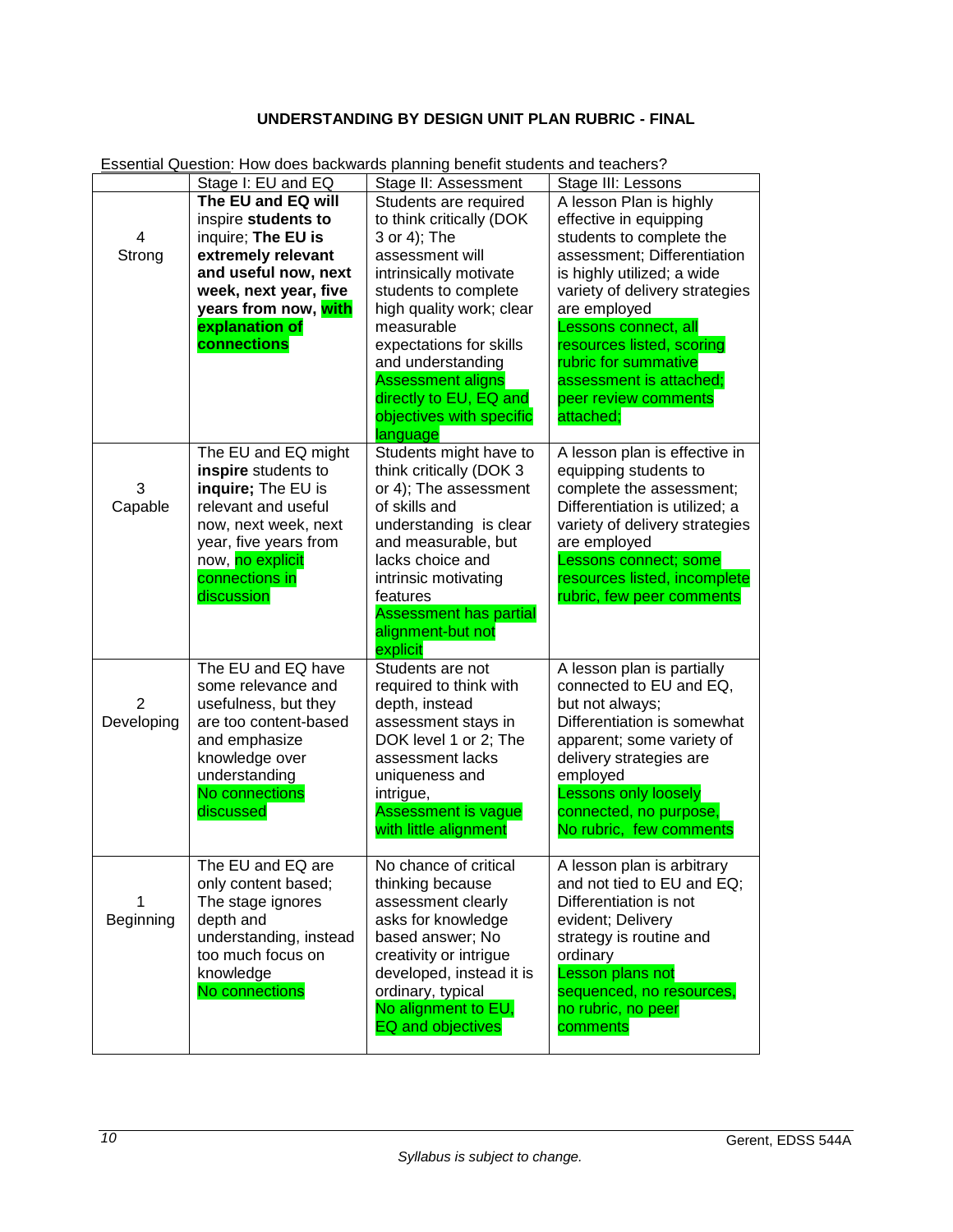# <span id="page-12-0"></span>**Grading Standards**

There are 5 key assessments for EDSS 544A with 100 points possible. This section contains assignment descriptions. See Cougar Courses for templates and rubrics.

| <b>Personal Education Story</b>                                                     | 10 points  |
|-------------------------------------------------------------------------------------|------------|
| Scope and Sequence (Curriculum Mapping)                                             | 10 points  |
| <b>Strategies Notebook</b>                                                          | 20 points  |
| edTPA (Planning Commentary for UbD Unit Plan) Assignment                            | 20 points  |
| Understanding by Design (UbD) Unit Plan                                             | 40 points  |
| <b>Total Possible Points for EDSS 544A</b>                                          | 100 points |
| Can Attondance Deliau wau mau loose nointe for obecnose terding ar sarly departures |            |

 *See Attendance Policy – you may loose points for absences, tardies or early departures.*

# <span id="page-12-1"></span>**Grading Scale**

| $A = 93-100$    |  |    | $C_{+}$ = 77-79          |  |
|-----------------|--|----|--------------------------|--|
| $A - 90-92$     |  |    | $C = 73-76$              |  |
| $B_{+}$ = 87-89 |  |    | $C_{\text{F}} = 70 - 72$ |  |
| $B = 83 - 86$   |  | D. | $= 60 - 69$              |  |
| $B - = 80 - 82$ |  | E. | $= 0.59$                 |  |
|                 |  |    |                          |  |

You must repeat the course if you do not earn a C+ or higher.

## <span id="page-12-2"></span>**Final Exam Statement**

There is no final exam for this course.

## <span id="page-12-3"></span>**School of Education/Course Attendance Policy**

Due to the dynamic and interactive nature of courses in the School of Education, all candidates (course participants) are expected to attend all classes and participate actively. At a minimum, candidates (course participants) must attend more than 80% of class time, or s/he may not receive a passing grade for the course at the discretion of the instructor. Individual instructors may adopt more stringent attendance requirements. Should the candidate (course participants) have extenuating circumstances, s/he should contact the instructor as soon as possible. *(Adopted by the COE Governance Community, December, 1997).*

Attendance and promptness reflect the professional dispositional behaviors required and expected in the teaching profession. A minimum grade of C+ is required in all credential courses to earn the single subject credential. Absences and late arrivals/early departures will affect the final grade. *Teacher candidates may have one absence with no penalty.* **Second absence will result in a decrease of half-letter grade (5%).** Third absence will result in a decrease of a letter grade or more, a Statement of Concern and possible failure of class. Second tardy or early departure will receive a warning. **Third tardy or early departure will result in a decrease of a half-letter grade (5%) and a Statement of Concern.** Statement of Concern will require the candidate to write an action plan to resolve the issue. A total of three Statements of Concern on this and/or other issues combined warrant exit from the program.

## <span id="page-12-4"></span>**Policy on Late/Missed Work**

It is expected that work will be turned in on time. This is to prepare you to be an effective educator. *No late assignments will be accepted. You cannot pass the class if an assignment is missing.*

## <span id="page-12-5"></span>**Student Collaboration Policy**

Candidates may collaborate to process various assignments, but individual assignments must be turned in for grades.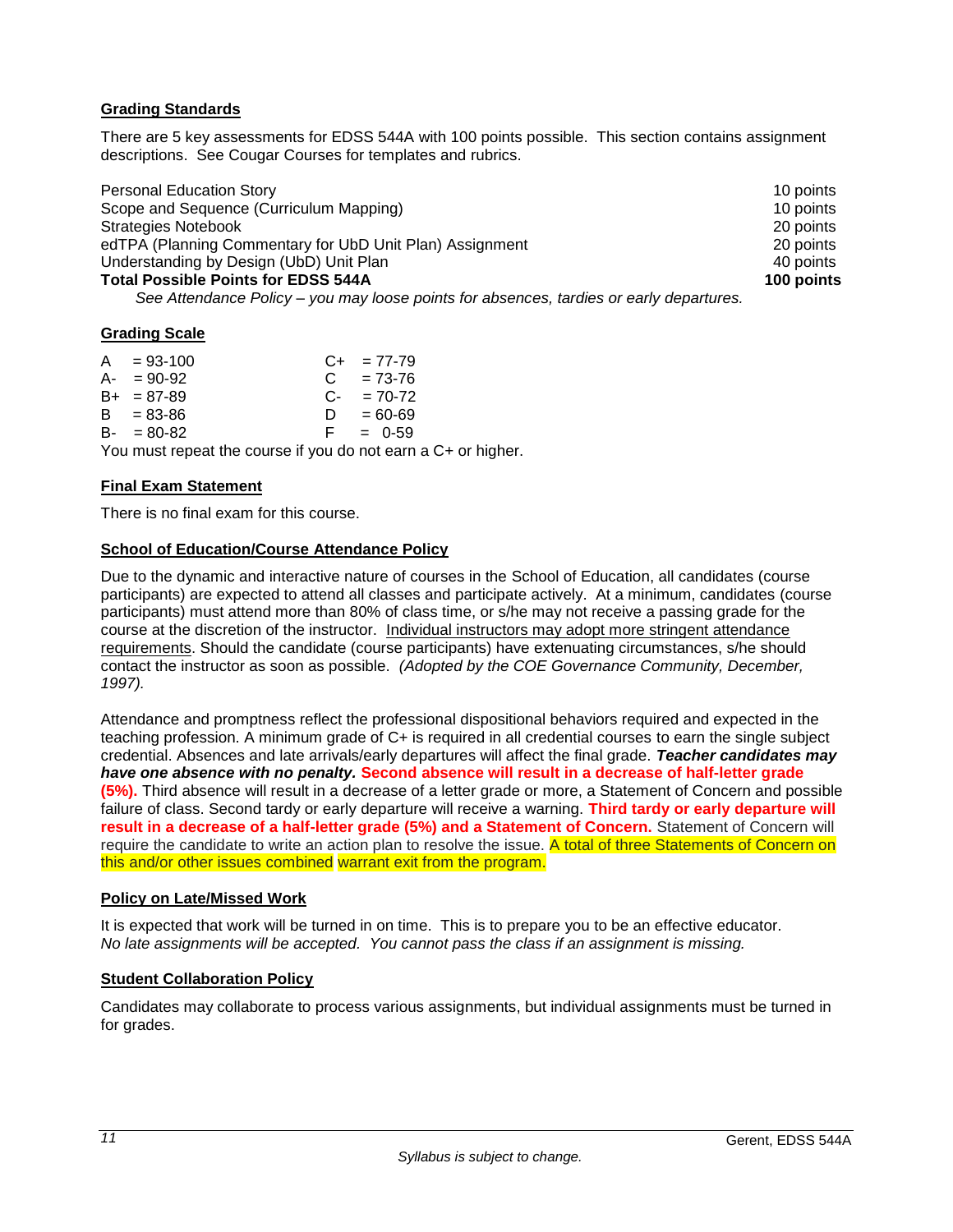# **GENERAL CONSIDERATIONS**

## <span id="page-13-1"></span><span id="page-13-0"></span>**CSUSM Academic Honesty Policy**

Students will be expected to adhere to standards of academic honesty and integrity, as outlined in the Student Academic Honesty Policy. All assignments must be original work, clear and error-free. All ideas/material that are borrowed from other sources must have appropriate references to the original sources. Any quoted material should give credit to the source and be punctuated accordingly.

Academic Honesty and Integrity: Students are responsible for honest completion and representation of their work. Your course catalog details the ethical standards and penalties for infractions. There will be zero tolerance for infractions. If you believe there has been an infraction by someone in the class, please bring it to the instructor's attention. The instructor reserves the right to discipline any student for academic dishonesty, in accordance with the general rules and regulations of the university. Disciplinary action may include the lowering of grades and/or the assignment of a failing grade for an exam, assignment, or the class as a whole.

Incidents of Academic Dishonesty will be reported to the Dean of Students. Sanctions at the University level may include suspension or expulsion from the University.

Refer to the full Academic Honesty Policy at: [http://www.csusm.edu/policies/active/documents/Academic\\_Honesty\\_Policy.html](http://www.csusm.edu/policies/active/documents/Academic_Honesty_Policy.html)

## <span id="page-13-2"></span>**Plagiarism**

As an educator, it is expected that each candidate (course participant) will do his/her own work, and contribute equally to group projects and processes. Plagiarism or cheating is unacceptable under any circumstances. If you are in doubt about whether your work is paraphrased or plagiarized see the Plagiarism Prevention for Students website [http://library.csusm.edu/plagiarism/index.html.](http://library.csusm.edu/plagiarism/index.html) If there are questions about academic honesty, please consult the University catalog.

## <span id="page-13-3"></span>**Students with Disabilities Requiring Reasonable Accommodations**

Students with disabilities who require reasonable accommodations must be approved for services by providing appropriate and recent documentation to the Office of Disabled Student Services (DSS). This office is located in Craven Hall 4300, and can be contacted by phone at (760) 750-4905, or TTY (760) 750- 4909. Students authorized by DSS to receive reasonable accommodations should meet with their instructor during office hours or, in order to ensure confidentiality, in a more private setting.

## <span id="page-13-4"></span>**All University Writing Requirement**

Statement on how the All-University Writing Requirement (850 words for a 1-unit course, 1700 words for a 2 unit course, and 2500 words for courses of 3 or more units) is satisfied in the course.

## <span id="page-13-5"></span>**Course Format**

This is a hybrid (HY) course with 1 online session.

## <span id="page-13-6"></span>**Necessary Technical Competency Required of Students**

Candidates are expected to demonstrate competency in the use of word processing, electronic mail, Moodle, use of the Internet, multimedia presentations, and social media.

## <span id="page-13-7"></span>**Contact Information for Technical Support Assistance**

This may include customer support for software used in the course as well as the CSUSM Help Desk.